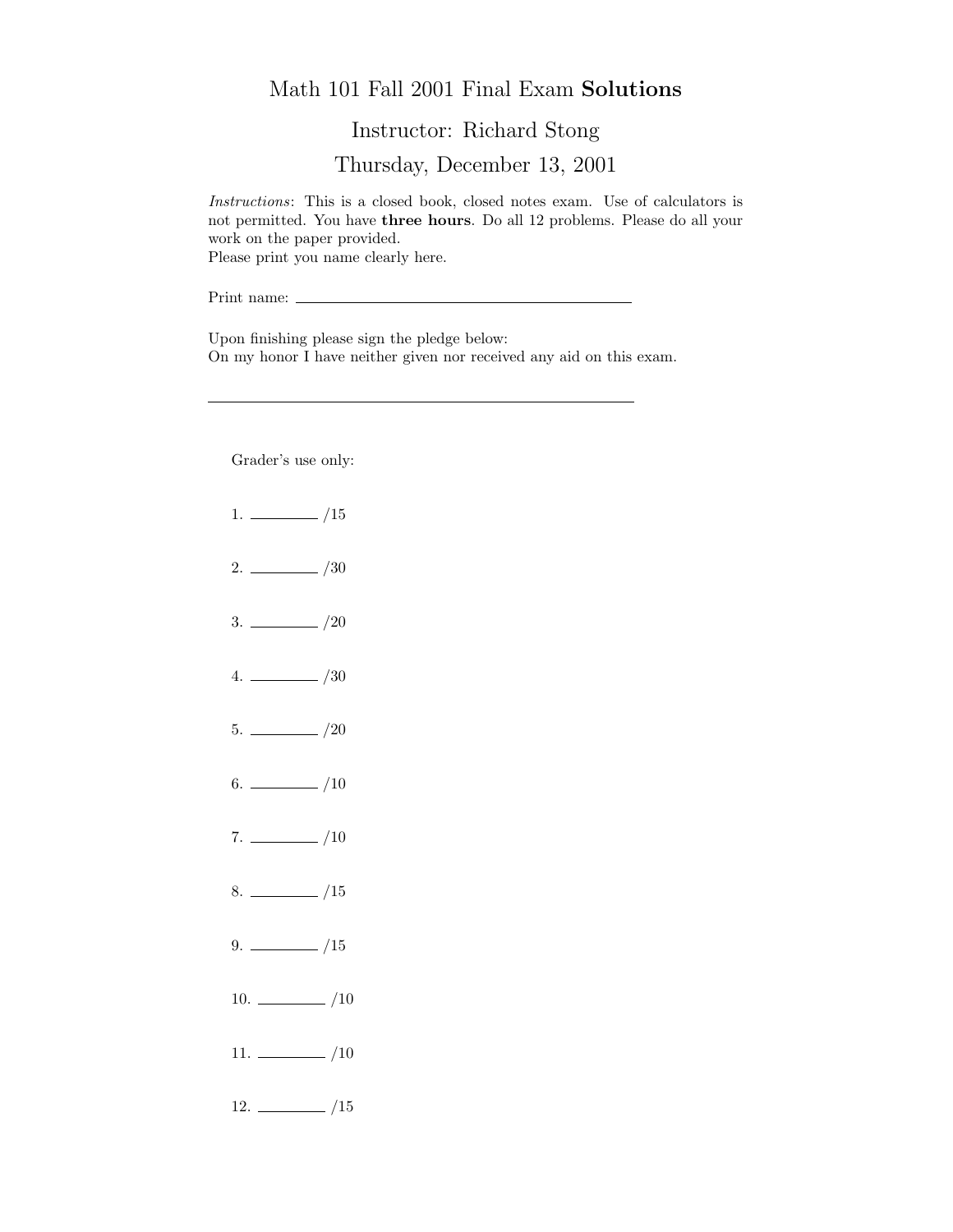1. [15 points] Evaluate the following limits, if they exist.

(a) 
$$
\lim_{x \to 3} \frac{x^2 - 4x + 3}{x^2 - x - 6}
$$

The limit is indeterminate of type 0/0, therefore applying L'Hopital's rule gives  $\overline{2}$  $4x + 2$  $2x + 4$  $\Omega$ 

$$
\lim_{x \to 3} \frac{x^2 - 4x + 3}{x^2 - x - 6} = \lim_{x \to 3} \frac{2x - 4}{2x - 1} = \frac{2}{5}.
$$
  

$$
\lim_{x \to 3} \frac{x^2 - 4x + 3}{x^2 - x - 6} = \lim_{x \to 3} \frac{(x - 3)(x - 1)}{(x - 3)(x + 2)} = \lim_{x \to 3} \frac{x - 1}{x + 2} = \frac{2}{5}.
$$

or

(b) 
$$
\lim_{x \to 0} \frac{e^{x^2} - 1}{1 - \cos x}
$$

This limit is indeterminate of type 0/0, hence applying L'Hopital's rule (twice) gives

$$
\lim_{x \to 0} \frac{e^{x^2} - 1}{1 - \cos x} = \lim_{x \to 0} \frac{2xe^{x^2}}{\sin x} = \lim_{x \to 0} \frac{2e^{x^2} + 4x^2e^{x^2}}{\cos x} = \frac{2}{1} = 2.
$$

(c)  $\lim_{x \to 1} x^{2/(x-1)}$ 

This limit is indeterminate of type  $1^{\infty}$ , therefore rewriting and applying L'Hopital's rule gives:

$$
\lim_{x \to 1} x^{2/(x-1)} = \lim_{x \to 1} \exp\left(\frac{2\ln x}{x-1}\right) = \exp\left(\lim_{x \to 1} \frac{2\ln x}{x-1}\right)
$$

$$
= \exp\left(\lim_{x \to 1} \frac{2/x}{1}\right) = \exp(2) = e^2.
$$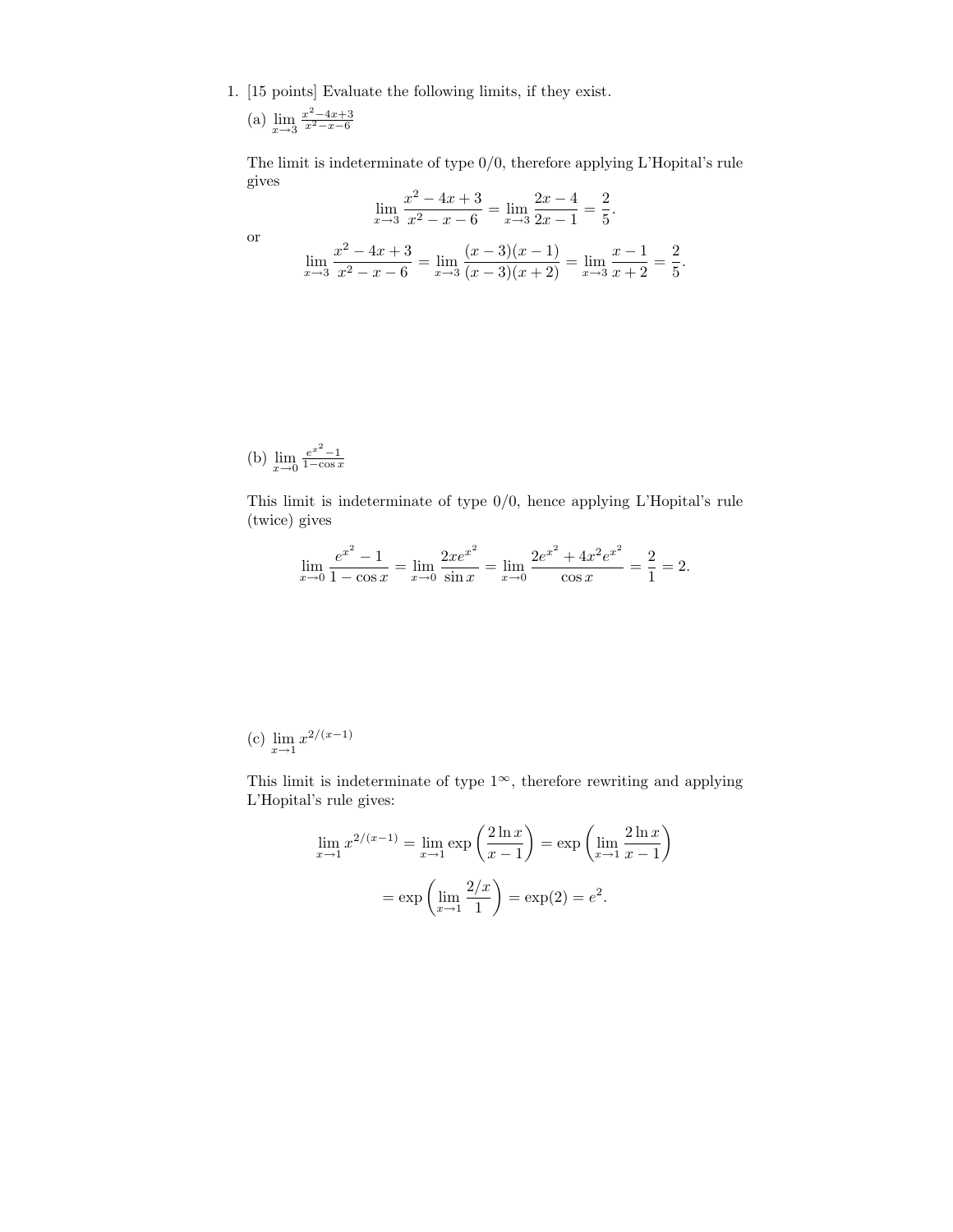2. [30 points] Compute the derivatives of the following functions. (a)  $f(x) = x^3 \ln(x+3)$ 

$$
\frac{df}{dx} = 3x^2 \ln(x+3) + \frac{x^3}{x+3}.
$$

(b) 
$$
g(t) = \sec(e^t)
$$

$$
\frac{dg}{dt} = \sec(e^t)\tan(e^t)\frac{d(e^t)}{dt} = e^t\sec(e^t)\tan(e^t).
$$

(c) 
$$
h(w) = \arctan(3w^2)
$$

$$
\frac{dh}{dw} = \frac{1}{1 + (3w^2)^2} \frac{d(3w^2)}{dw} = \frac{6w}{1 + 9w^4}.
$$

(d) 
$$
G(x) = \int_1^{x^2} \frac{\sin t}{t} dt
$$
  

$$
\frac{dG}{dx} = \frac{\sin(x^2)}{x^2} \frac{d(x^2)}{dx} = \frac{2\sin(x^2)}{x}.
$$

(e) 
$$
H(z) = (2 + (1 + 3\sin z)^3)^{1/2}
$$

$$
\frac{dH}{dz} = \frac{1}{2}(2 + (1 + 3\sin z)^3)^{-1/2} \frac{d(2 + (1 + 3\sin z)^3)}{dz}
$$

$$
= \frac{3}{2}(2 + (1 + 3\sin z)^3)^{-1/2}(1 + 3\sin z)^2 \frac{d(3\sin z)}{dz}
$$

$$
= \frac{9}{2}(2 + (1 + 3\sin z)^3)^{-1/2}(1 + 3\sin z)^2 \cos z.
$$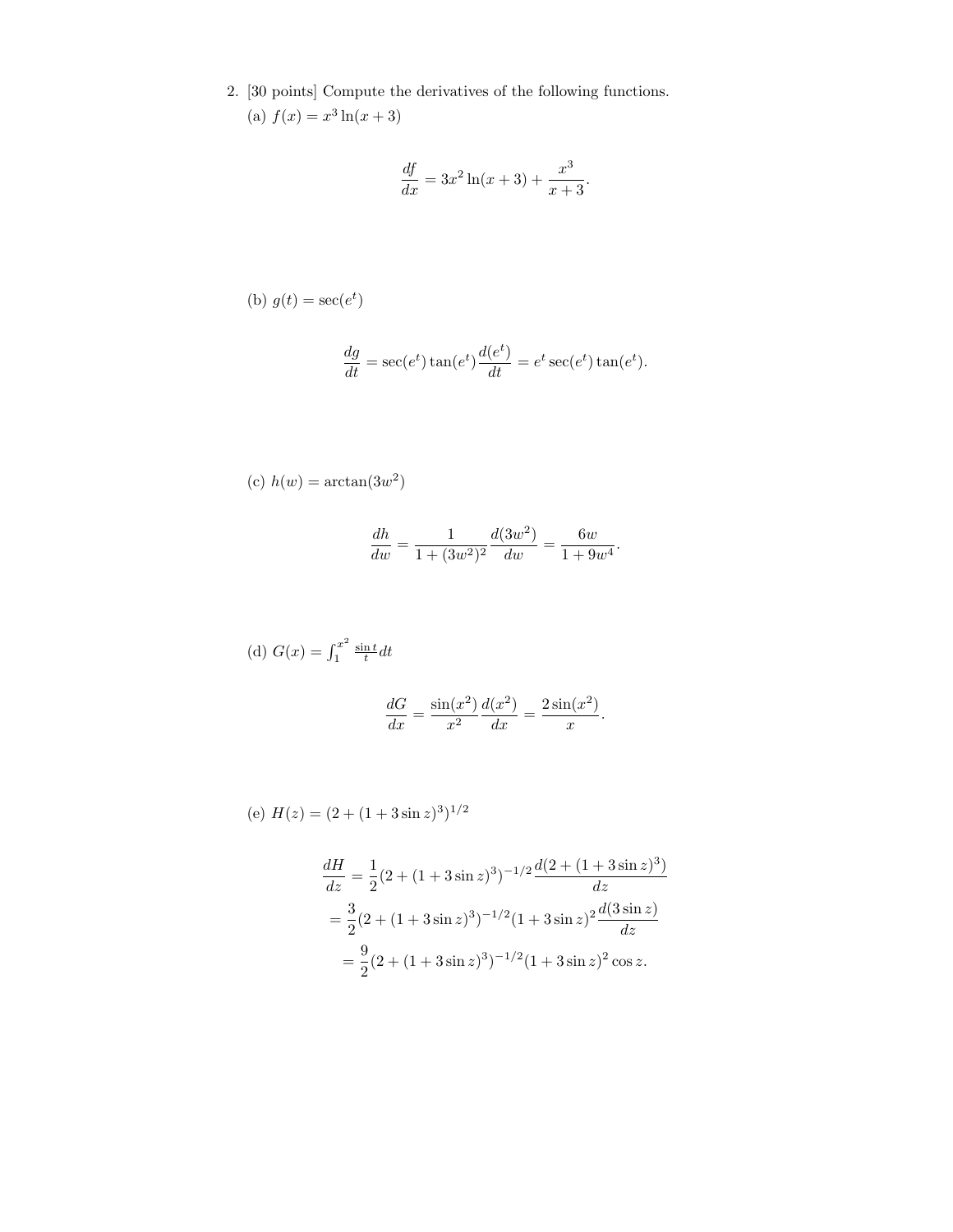3. [20 points] You want to build a rectangular box with no top, a square base and a volume of 500 cm<sup>3</sup>. What dimensions will minimize the total surface area? Be sure to justify that your answer is really a global minimimum.

Let  $x$  be the length of a side of the base of the box in cm and  $h$  the height in cm. The volume is  $V = x^2h = 500$ , hence  $h = 500/x^2$ . Since x and h are lengths, they must be positive so  $0 < x < \infty$ . The surface area is  $S(x) = x^2 + 4xh = x^2 + 2000/x$ . Then  $S'(x) = 2x - 2000/x^2 =$  $2(x^3 - 1000)/x^2$ . The only critical point is when  $x = 10$ . Since  $S'(x) < 0$ for  $x < 10$  and  $S'(x) > 0$  for  $x > 10$  or because  $S''(x) = 2 + 4000/x^3 > 0$ for all  $x, x = 10$  is a global minimum. Therefore the dimensions of the minimal surface area box are  $x = 10$  cm and  $h = 5$  cm.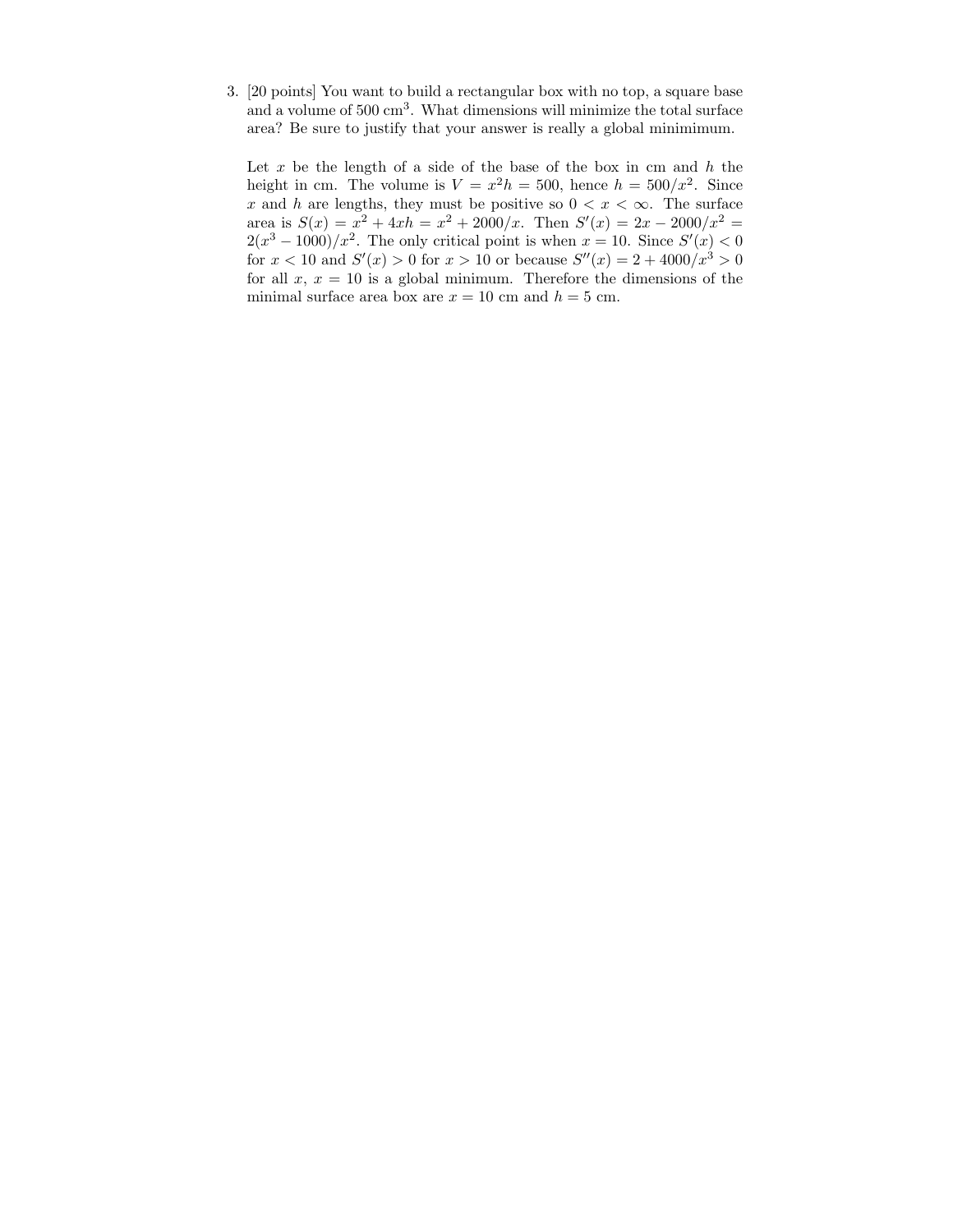4. [30 points] Let  $f(x) = \frac{x^2-3}{x^2-1}$ .

(a) Find all horizontal and vertical asymptotes of the graph  $y = f(x)$ . At the vertical asymptotes compute both the left and right hand limits of  $f(x)$ .

$$
\lim_{x \to \infty} \frac{x^2 - 3}{x^2 - 1} = 1 \quad \text{and} \quad \lim_{x \to -\infty} \frac{x^2 - 3}{x^2 - 1} = 1
$$

so  $y = 1$  is the only horizontal asymptote. The vertical asymptotes are at  $x = \pm 1$  where we get constant/0. Since  $f > 0$  for  $-1 < x < 1$  and  $f > 0$  $x = \pm 1$  where we get constant/0. Since  $f > 0$  if for  $1 < x < \sqrt{3}$  and for  $-\sqrt{3} < x < -1$  we have

$$
\lim_{x \to -1^{-}} \frac{x^2 - 3}{x^2 - 1} = -\infty, \quad \lim_{x \to -1^{+}} \frac{x^2 - 3}{x^2 - 1} = \infty,
$$

$$
\lim_{x \to 1^{-}} \frac{x^2 - 3}{x^2 - 1} = \infty, \quad \lim_{x \to 1^{+}} \frac{x^2 - 3}{x^2 - 1} = -\infty
$$

(b) Find the intervals on which  $f(x)$  is increasing and those on which it is decreasing.

$$
\frac{df}{dx} = \frac{2x(x^2 - 1) - 2x(x^2 - 3)}{(x^2 - 1)^2} = \frac{4x}{(x^2 - 1)^2}
$$

Note f is discontinuous at  $x = \pm 1$ . The denominator is always nonnegative, the numerator is positive for  $x > 0$  and negative for  $x < 0$ . Hence f is decreasing on  $(-\infty, -1)$  and on  $(-1, 0]$  and f is increasing on  $[0, 1)$  and on  $(1, \infty)$ .

(c) Find the critical points of  $f(x)$  and determine if they are local maxima or local minima.

Since  $f'(x)$  exists for  $x \neq \pm 1$  and  $f'(x) = 0$  only when the numerator is zero, i.e., when  $x = 0$ , the only critical point of f is at  $x = 0$ . Since f switches from decreasing to increasing at  $x = 0$ ,  $x = 0$  is a local minimum by the First Derivative Test or from part (d) below  $f''(0) = 4 > 0$  so by the Second Derivative Test,  $x = 0$  is a local minimum.

## CONTINUED ON THE NEXT PAGE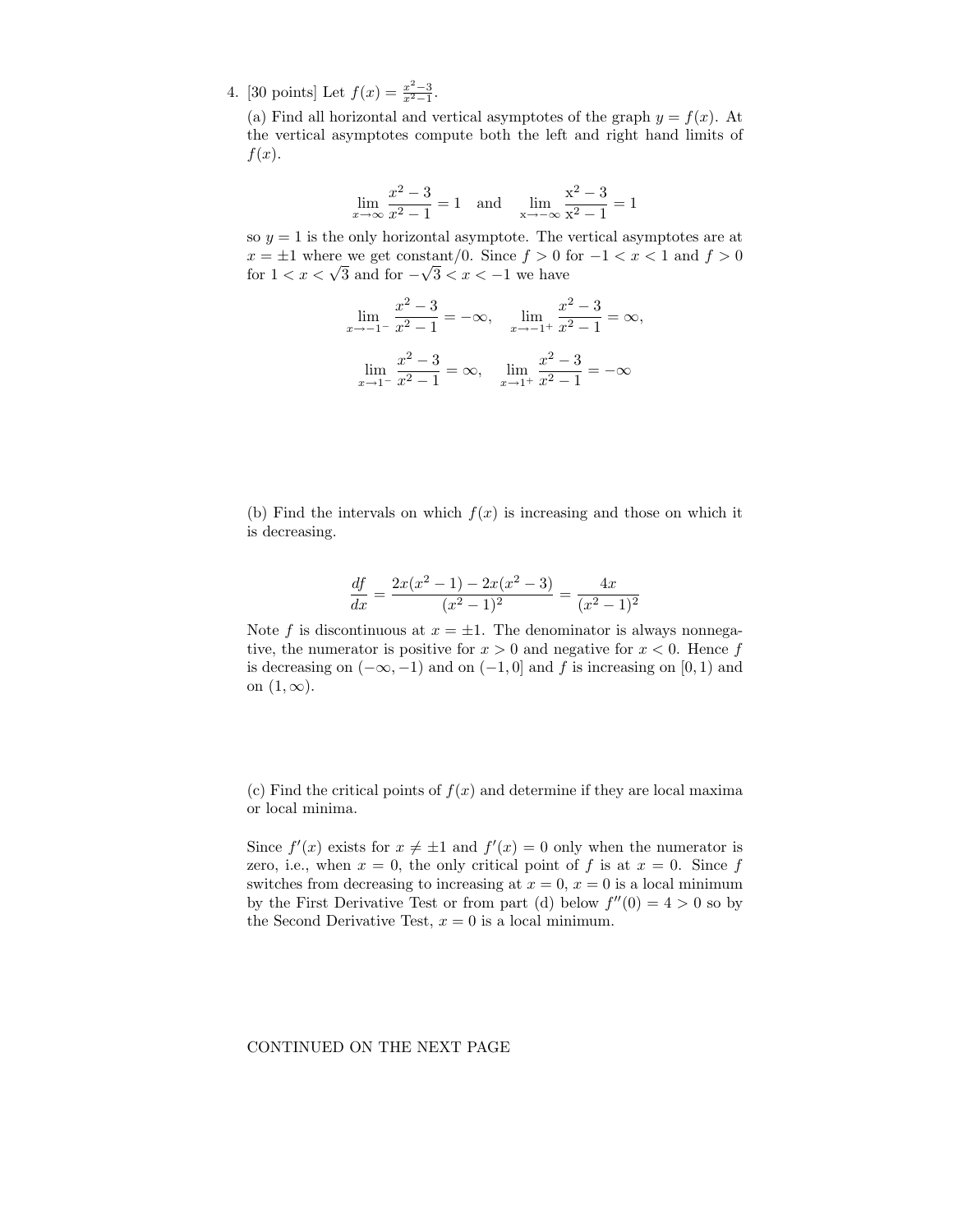(d) Find the intervals on which  $f(x)$  is concave upward and those on which it is concave downward.

$$
f''(x) = \frac{4(x^2 - 1)^2 - 4x \cdot 4x(x^2 - 1)}{(x^2 - 1)^4} = \frac{-4(3x^2 + 1)}{(x^2 - 1)^3}.
$$

Since  $3x^2 + 1 > 0$ ,  $f''(x) < 0$  for  $|x| > 1$  and  $f''(x) > 0$  for  $-1 < x < 1$ , f is concave down on  $(-\infty, -1)$  and on  $(1, \infty)$  and f is concave up on  $(-1, 1).$ 

(e) Sketch the graph of  $y = \frac{x^2-3}{x^2-1}$  using your results in parts (a)-(d).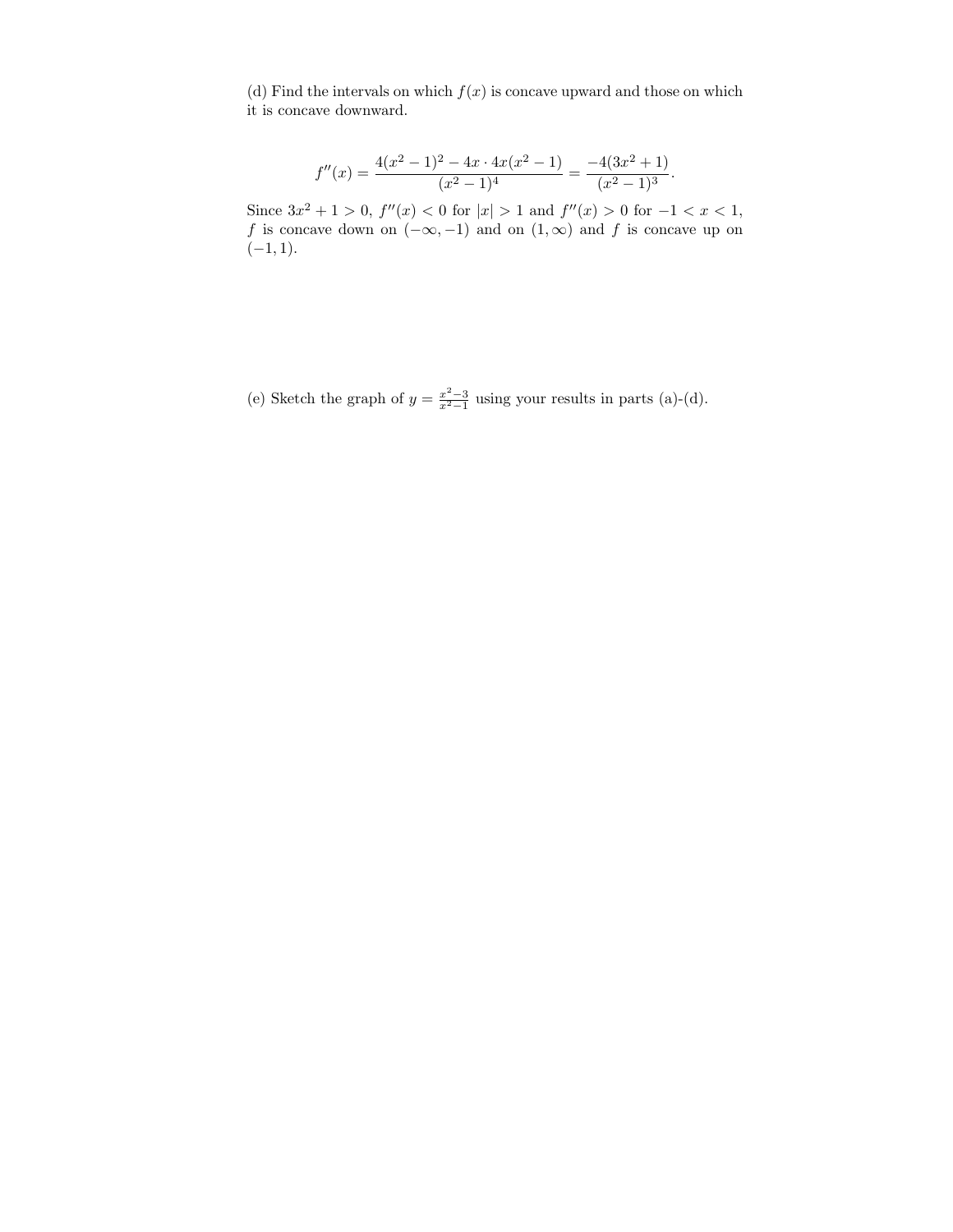5. [20 points] Evaluate the following integrals.

(a) 
$$
\int (x^2 + 3)^2 dx
$$

$$
\int (x^2 + 3)^2 dx = \int (x^4 + 6x^2 + 9) dx = \frac{1}{5}x^5 + 2x^3 + 9x + C.
$$

(b) 
$$
\int_0^{\pi/2} \frac{\cos x}{2 + \sin x} dx
$$

Substituting  $u = 2 + \sin x$ ,  $du = \cos x dx$ , when  $x = 0$ ,  $u = 2$  and when  $x = \pi/2, u = 3$ 

$$
\int_0^{\pi/2} \frac{\cos x}{2 + \sin x} dx = \int_2^3 \frac{1}{u} du = \ln u|_2^3 = \ln 3 - \ln 2.
$$

(c)  $\int \sec^2 x e^{\tan x} dx$ 

Substituting  $u = \tan x$ ,  $du = \sec^2 x dx$  so

$$
\int \sec^2 x e^{\tan x} dx = \int e^u du = e^u + C = e^{\tan x} + C.
$$

(d) 
$$
\int \frac{x^3}{\sqrt{1-4x^8}} dx
$$

Substituting  $u = 2x^4$ ,  $du = 8x^3 dx$  gives

$$
\int \frac{x^3}{\sqrt{1-4x^8}} dx = \frac{1}{8} \int \frac{1}{\sqrt{1-u^2}} du = \frac{1}{8} \arcsin u + C = \frac{1}{8} \arcsin(2x^4) + C.
$$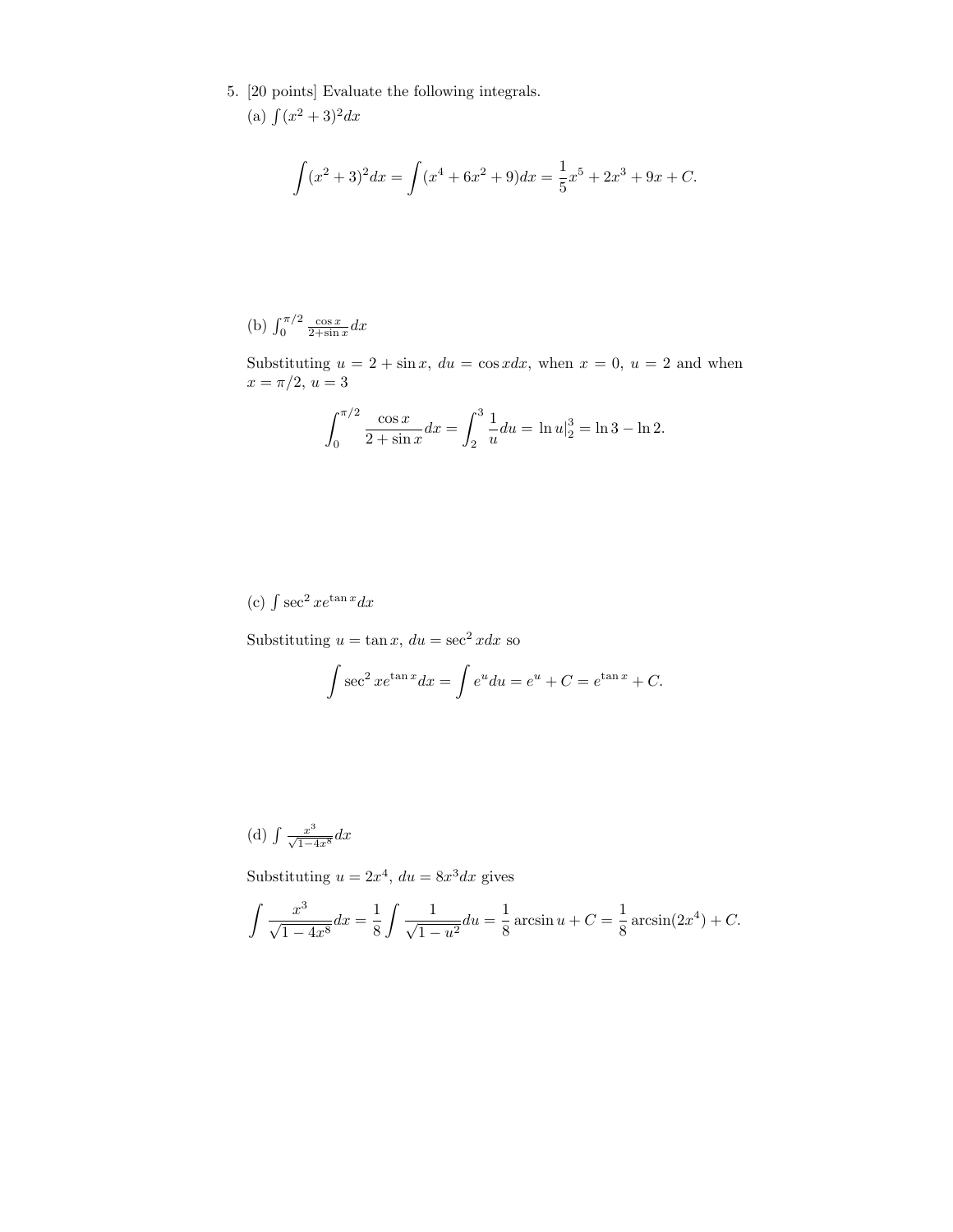6. [10 points] Evaluate  $\int_0^2 (1 + 3x^2) dx$  by computing  $\lim_{n \to \infty} \sum_{i=1}^n$  $\sum_{i=1} f(x_i) \Delta x$ . No credit will be given for computing the integral in any other manner.

We have  $a = 0$ ,  $b = 2$ , hence  $\Delta x = (b - a)/n = 2/n$  and  $x_i = a + i\Delta x =$  $2i/n$ . Thus

$$
\sum_{i=1}^{n} f(x_i) \Delta x = \sum_{i=1}^{n} f(\frac{2i}{n}) \frac{2}{n} = \sum_{i=1}^{n} \left( 1 + \frac{12i^2}{n^2} \right) \frac{2}{n} = \frac{2}{n} \sum_{i=1}^{n} 1 + \frac{24}{n^3} \sum_{i=1}^{n} i^2
$$

$$
= 2 + \frac{24}{n^3} \left( \frac{1}{3} n^3 + \frac{1}{2} n^2 + \frac{1}{6} n \right) = 10 + \frac{12}{n} + \frac{4}{n^2}.
$$

Therefore

$$
\int_0^2 (1+3x^2)dx = \lim_{n \to \infty} \left(10 + \frac{12}{n} + \frac{4}{n^2}\right) = 10.
$$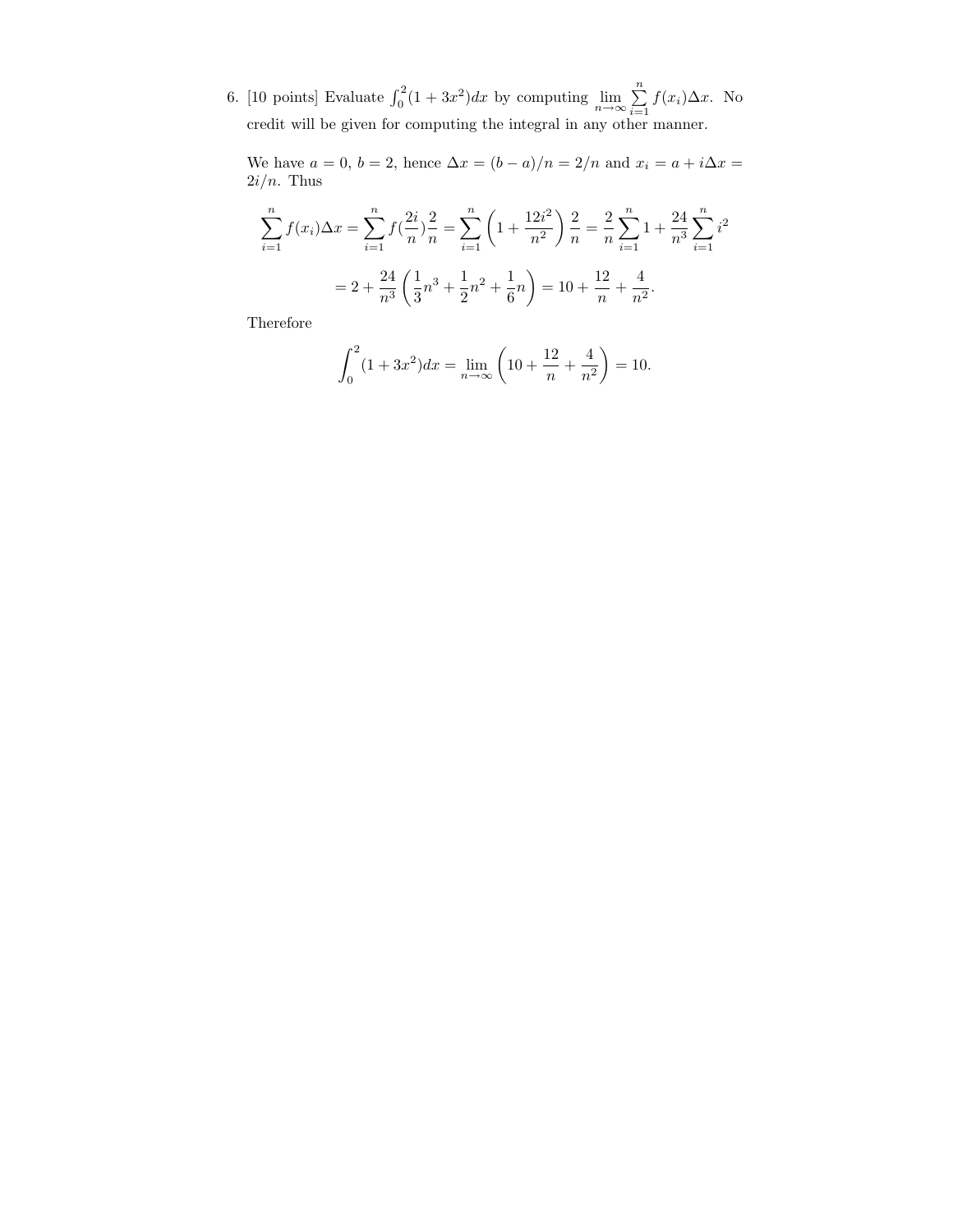7. [10 points] Find the area of the region in the plane bounded by  $y = 4 - x^2$ and  $y = x^2 - 2x - 8$ .

The two parabolas cross where  $4-x^2=x^2-2x-8$ , hence  $2x^2-2x-12=$  $2(x-3)(x+2) = 0$  or  $x = -2$  and  $x = 3$ . For  $-2 < x < 3$ ,  $4-x^2 >$  $x^2 - 2x - 8$ . Hence  $a = -2$ ,  $b = 3$ ,  $f(x) = 4 - x^2$ ,  $g(x) = x^2 - 2x - 8$  and the area is

$$
A = \int_{-2}^{3} ((4 - x^2) - (x^2 - 2x - 8)) dx = \int_{-2}^{3} (12 + 2x - 2x^2) dx
$$
  
=  $\left(12x + x^2 - \frac{2}{3}x^3\right)\Big|_{-2}^{3} = (36 + 9 - 18) - \left(-24 + 4 + \frac{16}{3}\right) = \frac{125}{3}.$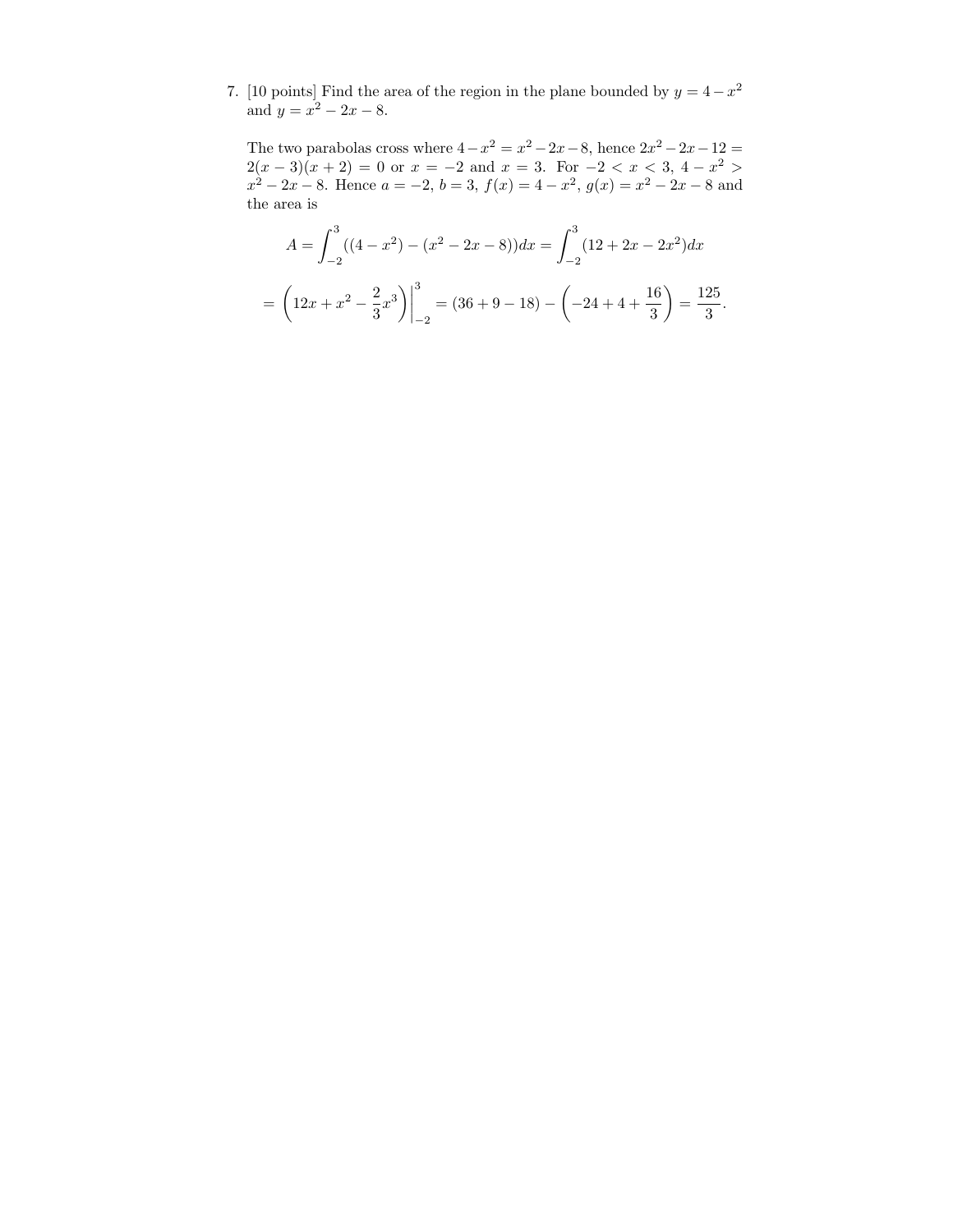8. [15 points] Suppose a particle on a line has velocity function  $v(t) = t^2$  –  $4t+3$  for  $1 \leq t \leq 4$ . Find the net distance travelled by the particle between  $t = 1$  and  $t = 4$  and the total distance travelled between  $t = 1$  and  $t = 4$ .

$$
\text{Net} = \int_1^4 v(t)dt = \int_1^4 (t^2 - 4t + 3)dt = \left(\frac{1}{3}t^3 - 2t^2 + 3t\right)\Big|_1^4
$$

$$
= \left(\frac{64}{3} - 32 + 12\right) - \left(\frac{1}{3} - 2 + 3\right) = \frac{4}{3} - \frac{4}{3} = 0.
$$

Since  $t^2 - 4t + 3 = (t - 1)(t - 3) \le 0$  for  $1 \le t \le 3$  and  $t^2 - 4t + 3 =$  $(t-1)(t-3) \ge 0$  for  $3 \le t \le 4$ 

Total = 
$$
\int_1^4 |v(t)| dt = \int_1^3 (-t^2 + 4t - 3) dt + \int_3^4 (t^2 - 4t + 3) dt
$$
  
\n=  $\left(-\frac{1}{3}t^3 + 2t^2 - 3t\right)\Big|_1^3 + \left(\frac{1}{3}t^3 - 2t^2 + 3t\right)\Big|_3^4 =$   
\n $\left\{(-9 + 18 - 9) - \left(-\frac{1}{3} + 2 - 3\right)\right\} + \left\{ \left(\frac{64}{3} - 32 + 12\right) - (9 - 18 + 9)\right\}$   
\n=  $\frac{4}{3} + \frac{4}{3} = \frac{8}{3}.$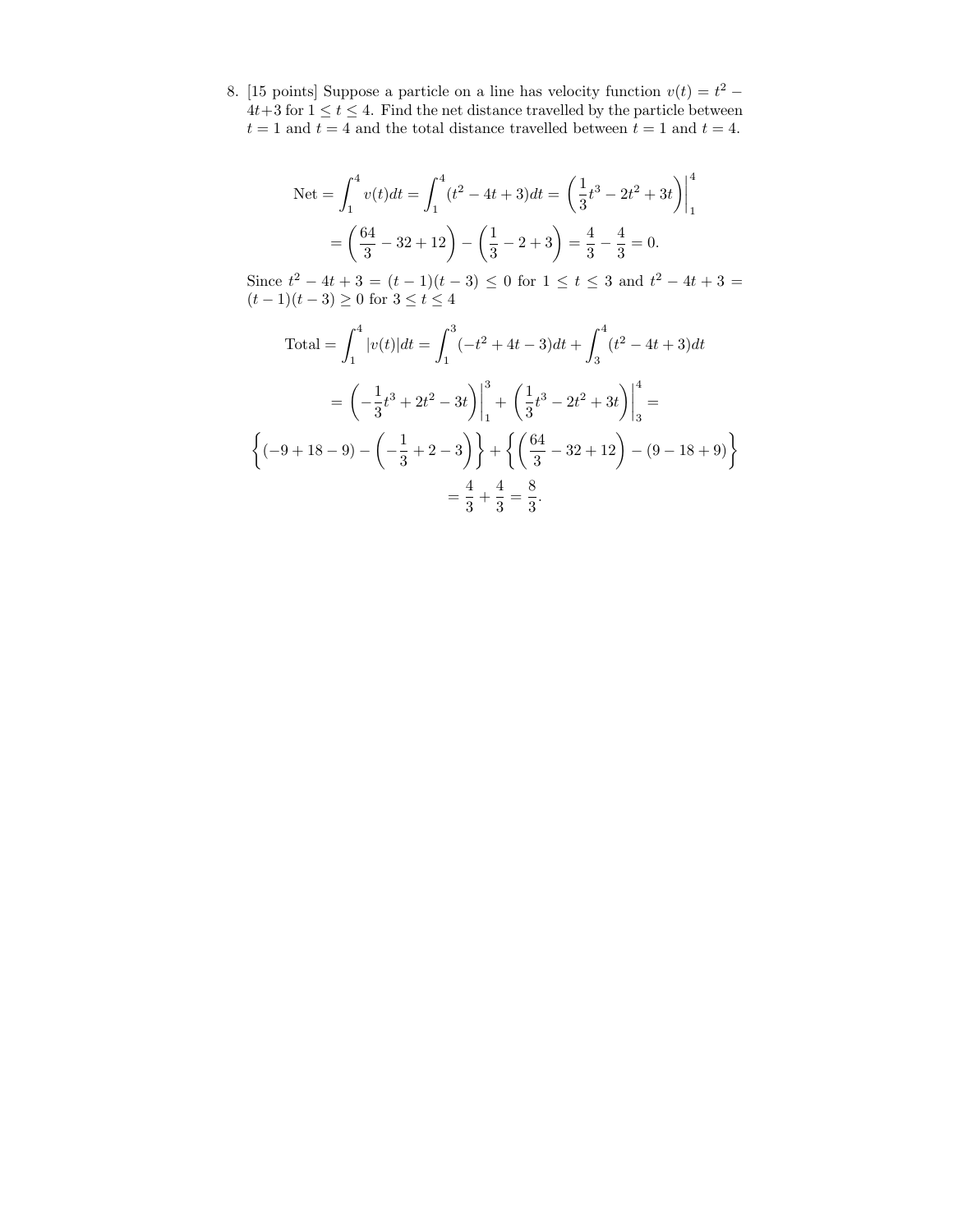9. [15 points] Let R be the region in the plane bounded by  $x = 4y - y^2$  and the y-axis. Let S be the solid of revolution that results from revolving  $R$ about the y-axis. Express the volume of  $S$  as a definite integral in TWO ways, using the method of washers and the method of shells. Evaluate ONE of the two integrals (your choice).

The y-axis is defined by  $x = 0$  so the parabola crosses the y-axis at  $(0, 0)$ and  $(0, 4)$ . For  $0 \le y \le 4$ ,  $4y - y^2 \ge 0$ . Thus R is the region to the left of  $x = 4y - y^2$ , to the right of  $x = 0$  between  $y = 0$  and  $y = 4$ . Thus washers gives

$$
V = \int_0^4 \pi \left( (4y - y^2)^2 - 0 \right) dy = \pi \int_0^4 \left( 16y^2 - 8y^3 + y^4 \right) dy
$$

$$
= \pi \left( \frac{16}{3}y^3 - 2y^4 + \frac{1}{5}y^5 \right) \Big|_0^4 = \pi \left( \frac{1024}{3} - 512 + \frac{1024}{5} \right) = \frac{512\pi}{15}
$$

.

Solving for y as a function of x,  $4-x = 4-4y+y^2 = (y-2)^2$  or Solving for y as a function of x,  $4 - x = 4 - 4y + y^2 = (y - 2)^2$  or  $y = 2 \pm \sqrt{4 - x}$ . Thus R is the region below  $y = 2 + \sqrt{4 - x}$  above  $y = 2 \pm \sqrt{4-x}$ . Thus K is the region below  $y = 2 + \sqrt{4-x}$  between  $x = 0$  and  $x = 4$ . Thus shells gives

$$
V = \int_0^4 2\pi x \left( (2 + \sqrt{4 - x}) - (2 - \sqrt{4 - x}) \right) dx = 4\pi \int_0^4 x \sqrt{4 - x} dx.
$$

Substituting  $u = 4 - x$ ,  $du = -dx$ , when  $x = 0$ ,  $u = 4$  and when  $x = 4$ ,  $u = 0$  thus

$$
V = -4\pi \int_4^0 (4 - u)\sqrt{u} du = 4\pi \int_0^4 (4u^{1/2} - u^{3/2}) du
$$
  
=  $4\pi \left(\frac{8}{3}u^{3/2} - \frac{2}{5}u^{5/2}\right)\Big|_0^4 = 4\pi \left(\frac{64}{3} - \frac{64}{5}\right) = \frac{512\pi}{15}.$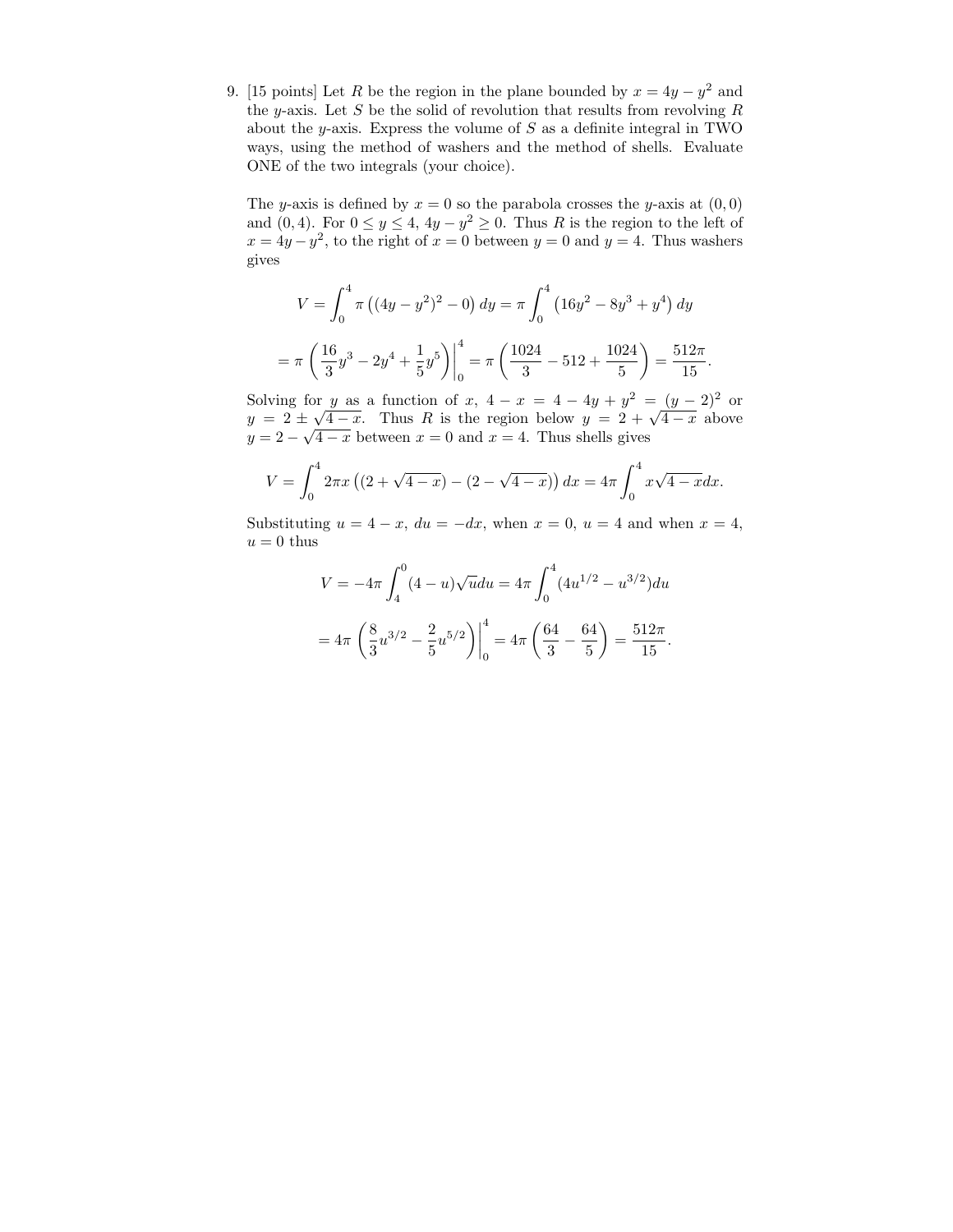10. [10 points] Find the length of the curve  $y = 2(x - 2)^{3/2}$  from  $x = 2$  to  $x = 9$ .

We compute  $\frac{dy}{dx} = 3(x-2)^{1/2}$  hence

$$
1 + \left(\frac{dy}{dx}\right)^2 = 1 + 9(x - 2) = 9x - 17
$$

and

$$
L = \int_2^9 \sqrt{1 + \left(\frac{dy}{dx}\right)^2} dx = \int_2^9 (9x - 17)^{1/2} dx = \frac{2}{27} (9x - 17)^{3/2} \Big|_2^9
$$
  
=  $\frac{2}{27} ((64)^{3/2} - 1^{3/2}) = \frac{1022}{27}.$ 

11. [10 points] Express the area of the surface S obtained by revolving the curve  $y = x^2$  for  $0 \le x \le 3$  about the x-axis as a definite integral, but do not attempt to evaluate the integral.

Since  $\frac{dy}{dx} = 2x$  we have

$$
A = \int_0^3 2\pi y \sqrt{1 + \left(\frac{dy}{dx}\right)^2} dx = \int_0^3 2\pi x^2 \sqrt{1 + 4x^2} dx.
$$